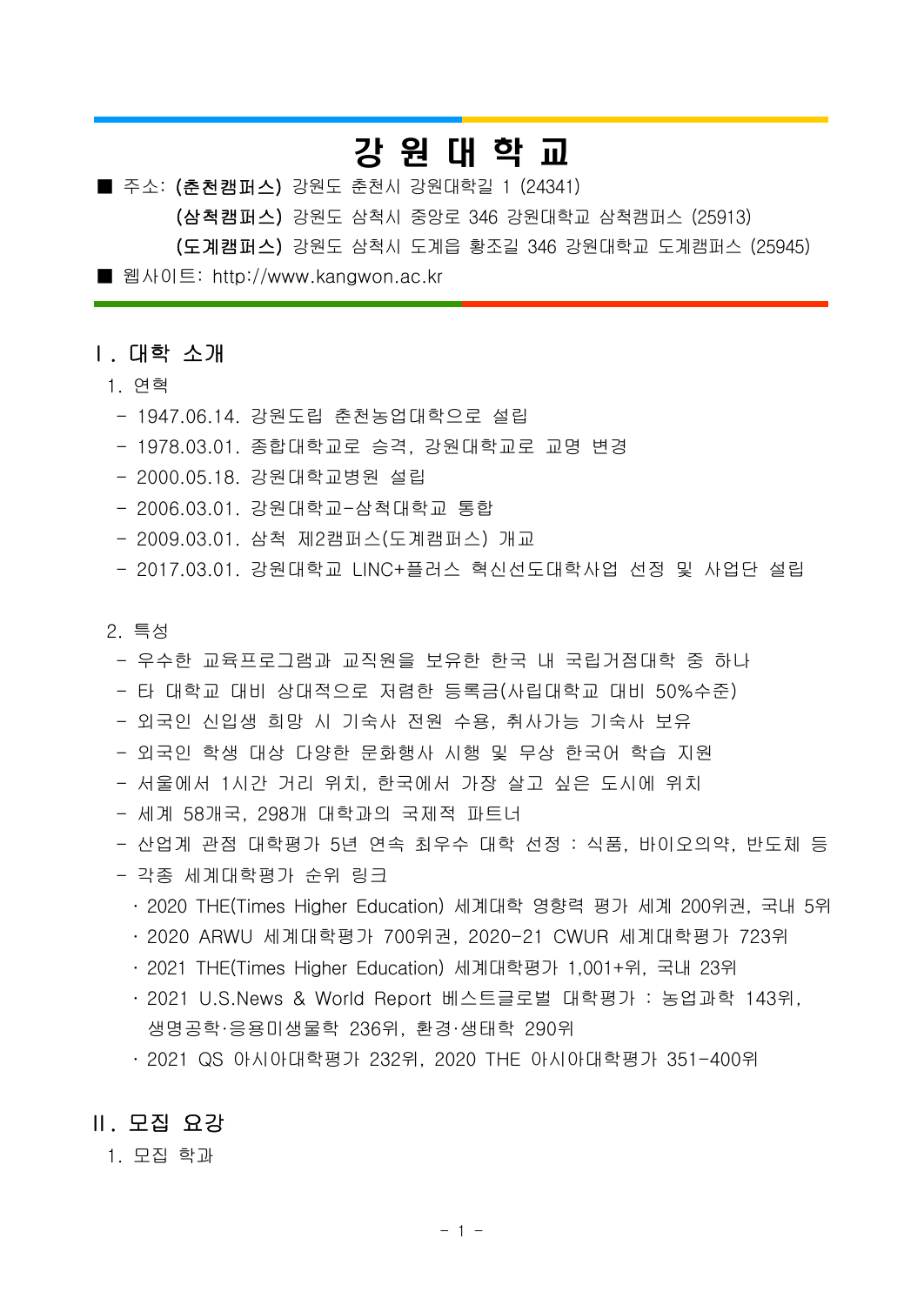# 가. 춘천캠퍼스

| 단과대학  | 계열 | 학과                   | 비고<br>(별도사항 등 기재) |
|-------|----|----------------------|-------------------|
| 일반대학원 | 사회 | 경영학과                 |                   |
| 일반대학원 | 사회 | 경제학과                 |                   |
| 일반대학원 | 사회 | 관광경영학과               |                   |
| 일반대학원 | 사회 | 국제무역학과               |                   |
| 일반대학원 | 사회 | 회계학과                 |                   |
| 일반대학원 | 사회 | 농업자원경제학과             |                   |
| 일반대학원 | 인문 | 스토리텔링학과              |                   |
| 일반대학원 | 사회 | 영상문화학과               |                   |
| 일반대학원 | 사회 | 법학과                  |                   |
| 일반대학원 | 교육 | 교육학과                 |                   |
| 일반대학원 | 교육 | 사회교육학과               |                   |
| 일반대학원 | 교육 | 영어교육학과               |                   |
| 일반대학원 | 사회 | 문화인류학과               |                   |
| 일반대학원 | 사회 | 사회학과                 |                   |
| 일반대학원 | 사회 | 미디어커뮤니케이션학과          |                   |
| 일반대학원 | 사회 | 심리학과                 |                   |
| 일반대학원 | 사회 | 정치외교학과               |                   |
| 일반대학원 | 사회 | 행정학과                 |                   |
| 일반대학원 | 인문 | 국어국문학과               |                   |
| 일반대학원 | 인문 | 독어독문학과               |                   |
| 일반대학원 | 인문 | 사학과                  |                   |
| 일반대학원 | 인문 | 영어영문학과               |                   |
| 일반대학원 | 인문 | 일본학과                 |                   |
| 일반대학원 | 인문 | 철학과                  |                   |
| 일반대학원 | 인문 | 인문치료학과               |                   |
| 일반대학원 | 교육 | 지역교육협력학과             |                   |
| 일반대학원 | 자연 | 농산업학과                |                   |
| 일반대학원 | 자연 | 바이오시스템공학과            |                   |
| 일반대학원 | 자연 | 식품환경융합학과(바이오자원환경학전공) |                   |
| 일반대학원 | 자연 | 식품환경융합학과(식품생명공학전공)   |                   |
| 일반대학원 | 자연 | 생물자원과학과(식물자원응용과학전공)  |                   |
| 일반대학원 | 자연 | 생물자원과학과(응용생물학전공)     |                   |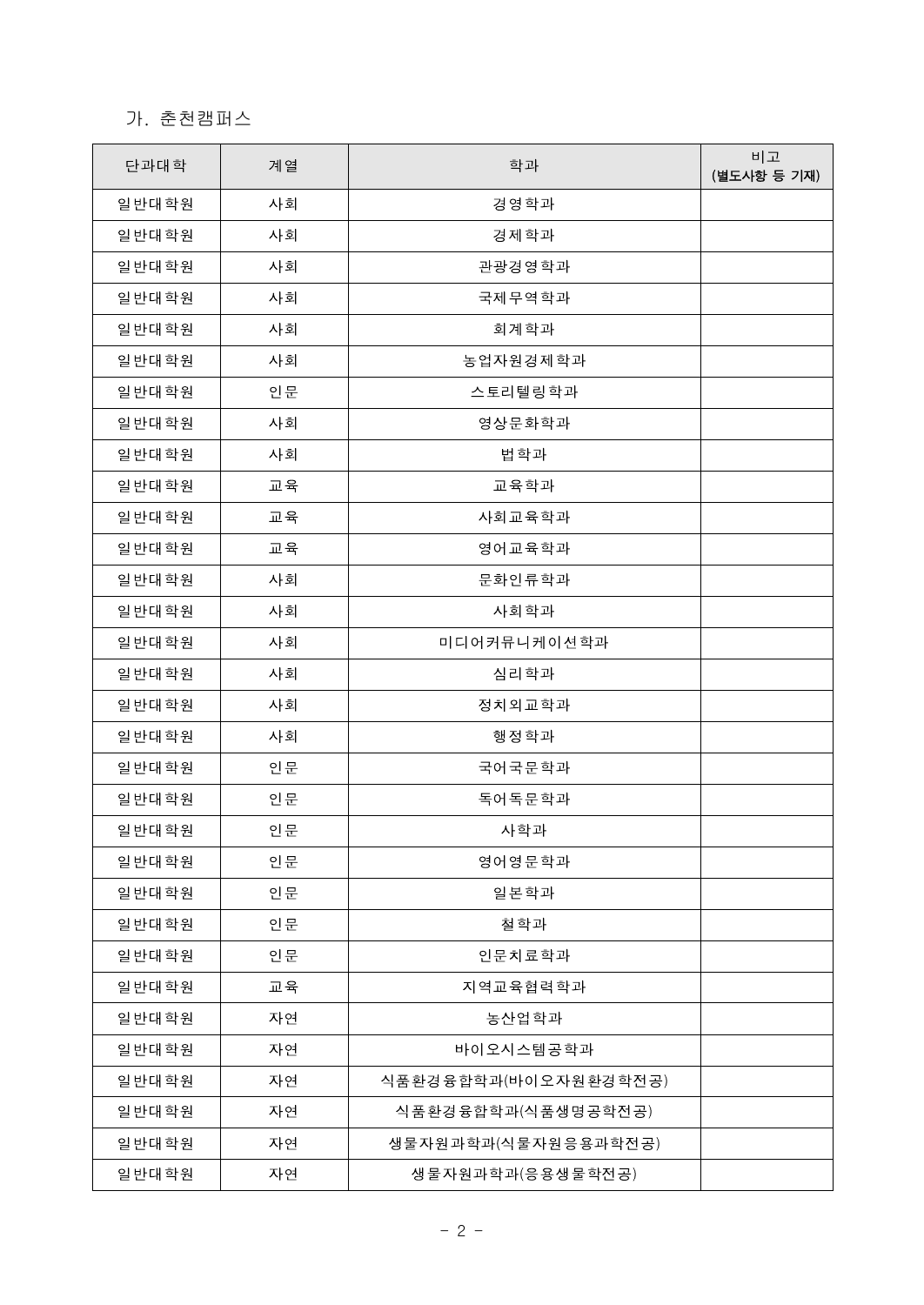| 단과대학  | 계열 | 학과                   | 비고<br>(별도사항 등 기재) |
|-------|----|----------------------|-------------------|
| 일반대학원 | 자연 | 원예학과                 |                   |
| 일반대학원 | 자연 | 지역건설공학과              |                   |
| 일반대학원 | 자연 | 동물생명과학과(동물자원과학전공)    |                   |
| 일반대학원 | 자연 | 동물생명과학과(동물산업융합전공)    |                   |
| 일반대학원 | 자연 | 동물응용과학과              |                   |
| 일반대학원 | 교육 | 과학교육학과               |                   |
| 일반대학원 | 공학 | 산림바이오소재공학과           |                   |
| 일반대학원 | 자연 | 산림환경시스템학과(산림자원학전공)   |                   |
| 일반대학원 | 자연 | 산림환경시스템학과(산림환경보호학전공) |                   |
| 일반대학원 | 자연 | 제지공학과                |                   |
| 일반대학원 | 공학 | 조경학과                 |                   |
| 일반대학원 | 자연 | 약학과                  |                   |
| 일반대학원 | 자연 | 의생명과학과(분자생명과학전공)     |                   |
| 일반대학원 | 자연 | 의생명과학과(생물의소재공학전공)    |                   |
| 일반대학원 | 자연 | 의생명과학과(시스템면역과학전공)    |                   |
| 일반대학원 | 자연 | 의생명과학과(의생명공학전공)      |                   |
| 일반대학원 | 자연 | 의생명과학과(생명건강공학전공)     |                   |
| 일반대학원 | 자연 | 분자의생명융합학과            |                   |
| 일반대학원 | 자연 | 물리학과                 |                   |
| 일반대학원 | 자연 | 생명건강공학과              |                   |
| 일반대학원 | 자연 | 생명과학과                |                   |
| 일반대학원 | 자연 | 생화학과                 |                   |
| 일반대학원 | 자연 | 수학과                  |                   |
| 일반대학원 | 자연 | 지구물리학과               |                   |
| 일반대학원 | 자연 | 지질학과                 |                   |
| 일반대학원 | 자연 | 통계학과                 |                   |
| 일반대학원 | 자연 | 화학과                  |                   |
| 일반대학원 | 자연 | 환경학과                 |                   |
| 일반대학원 | 공학 | 컴퓨터과학과               |                   |
| 일반대학원 | 자연 | 바이오헬스융합학과            |                   |
| 일반대학원 | 자연 | 식물소재산업과학과            |                   |
| 일반대학원 | 공학 | 건축학과                 |                   |
| 일반대학원 | 공학 | 건축공학과                |                   |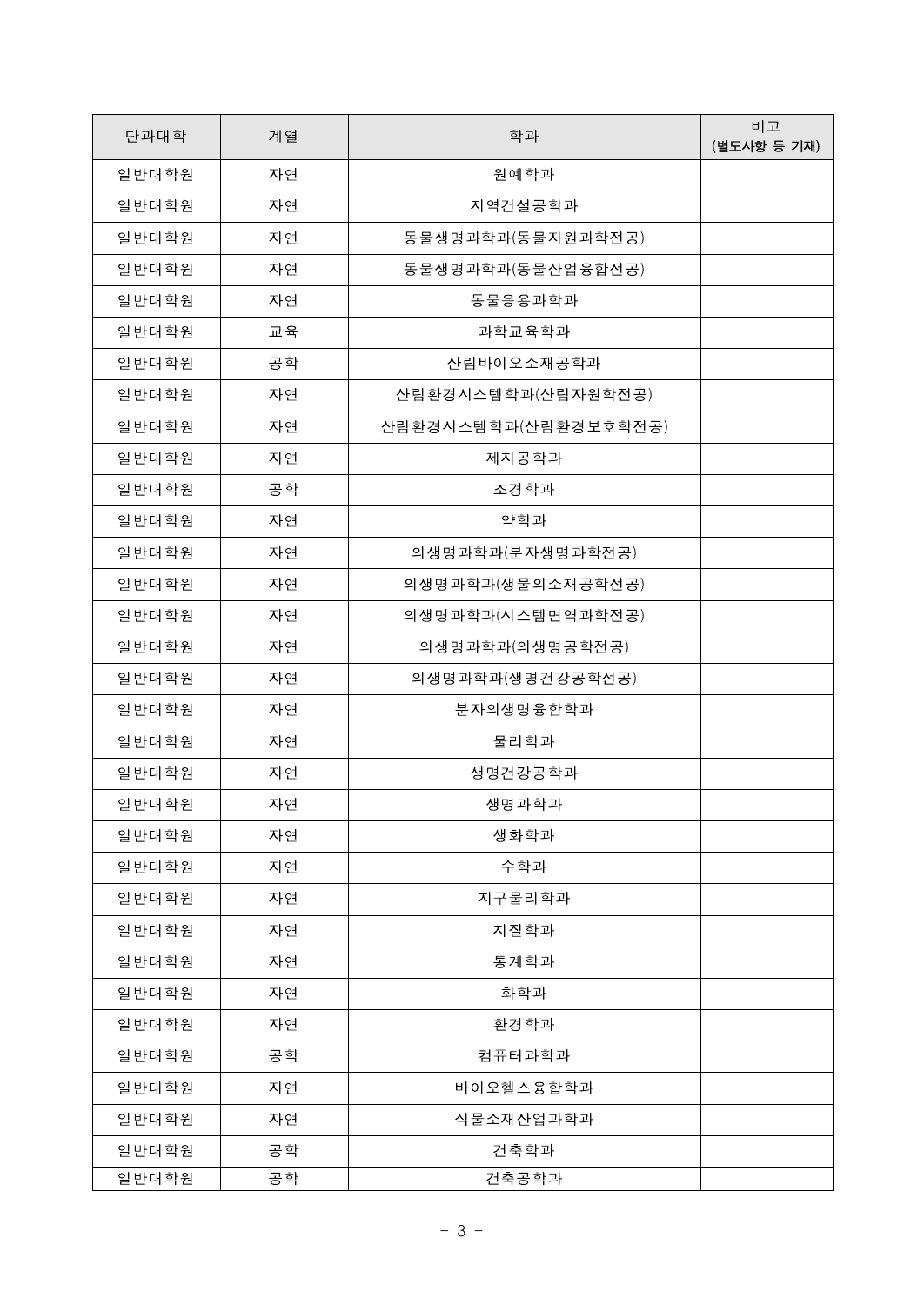| 단과대학    | 계열  | 학과                    | 비고<br>(별도사항 등 기재) |
|---------|-----|-----------------------|-------------------|
| 일반대학원   | 공학  | 기계융합공학과(기계의용공학전공)     |                   |
| 일반대학원   | 공학  | 기계융합공학과(메카트로닉스공학전공)   |                   |
| 일반대학원   | 공학  | 산업공학과                 |                   |
| 일반대학원   | 공학  | 생물공학과                 |                   |
| 일반대학원   | 공학  | 신소재공학과                |                   |
| 일반대학원   | 공학  | 에너지자원공학과              |                   |
| 일반대학원   | 공학  | 화학공학과                 |                   |
| 일반대학원   | 공학  | 토목공학과                 |                   |
| 일반대학원   | 공학  | 환경공학과                 |                   |
| 일반대학원   | 공학  | 전기전자공학과               |                   |
| 일반대학원   | 공학  | 전자공학과                 |                   |
| 일반대학원   | 공학  | 컴퓨터정보통신공학과            |                   |
| 일반대학원   | 공학  | 에너지·인프라 융합학과          |                   |
| 일반대학원   | 예체능 | 디자인학과                 |                   |
| 일반대학원   | 예체능 | 스포츠과학과                |                   |
| 일반대학원   | 예체능 | 음악학과                  |                   |
| 일반대학원   | 의학  | 수의학과                  |                   |
| 일반대학원   | 의학  | 의학과                   |                   |
| 일반대학원   | 사회  | 지리정보체계과정              |                   |
| 일반대학원   | 사회  | 스마트지역혁신학과             |                   |
| 일 바대 학원 | 인문  | 교육인문협력학과              |                   |
| 일반대학원   | 사회  | 환경관리 및 정책협동과정         |                   |
| 일반대학원   | 자연  | BIT의료융합학과             |                   |
| 일반대학원   | 자연  | 스마트농업융합학과             |                   |
| 일반대학원   | 자연  | 환경의생명융합학과             |                   |
| 일반대학원   | 의학  | <b>빅데이터메디컬융합학과</b>    |                   |
| 일반대학원   | 공학  | 스마트헬스 과학기술 융합학과       |                   |
| 일반대학원   | 공학  | 고기능소재 및 소자기술 고도화 협동과정 |                   |

※ 학과소개는 <http://www.kangwon.ac.kr/www/contents.do?key=1120> 에서 확인가능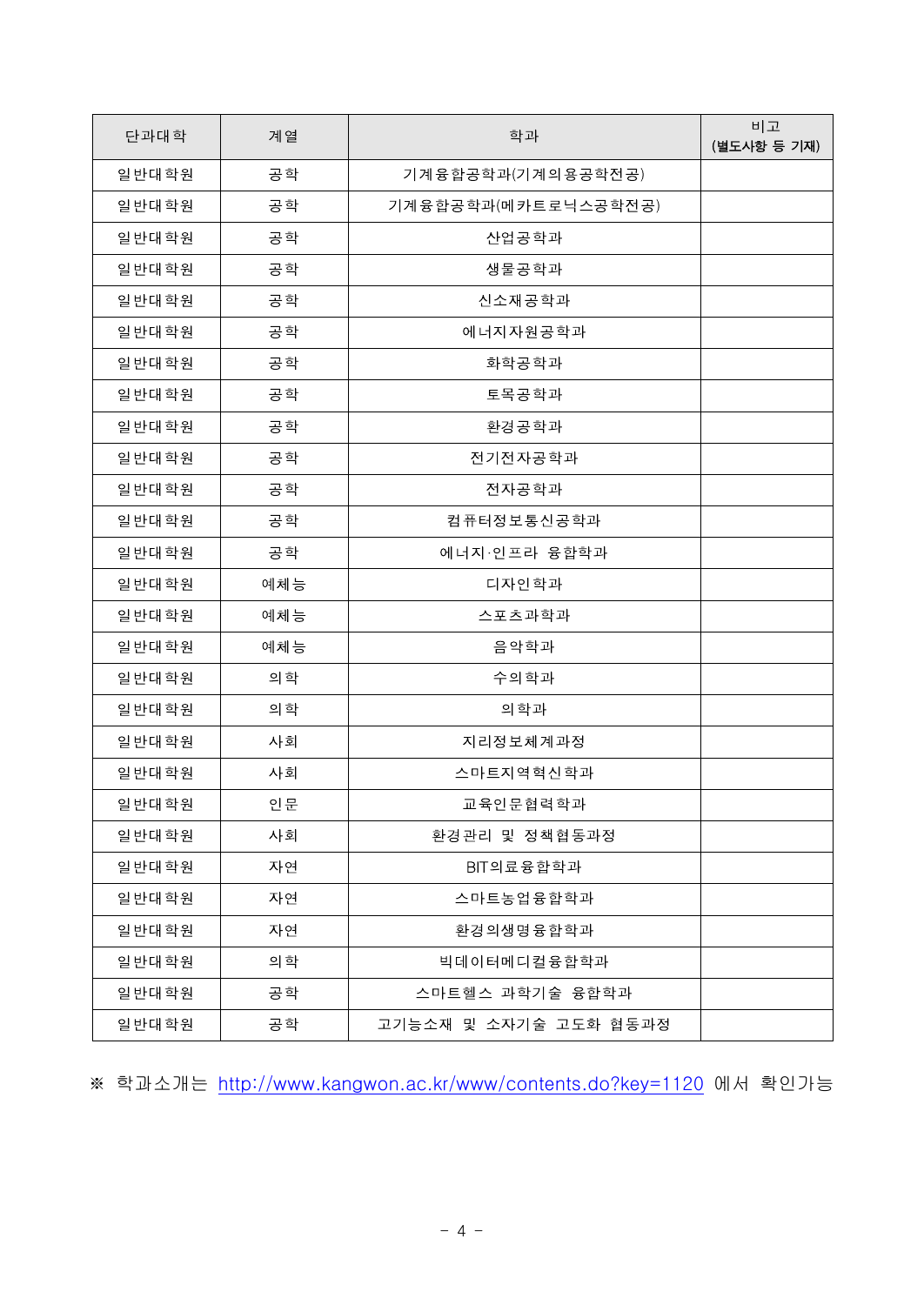# 나. 삼척‧도계캠퍼스

| 단과대학  | 계열  | 학과             | 비고<br>(별도사항 등 기재) |
|-------|-----|----------------|-------------------|
| 일반대학원 | 인문  | 공공행정학과         |                   |
| 일반대학원 | 인문  | 영어과            |                   |
| 일반대학원 | 인문  | 유아교육학과         |                   |
| 일반대학원 | 인문  | 지역경제학과         |                   |
| 일반대학원 | 인문  | 관광학과           |                   |
| 일반대학원 | 인문  | 사회복지학과         |                   |
| 일반대학원 | 인문  | 중독재활학과         |                   |
| 일반대학원 | 자연  | 응급의료재활학과       | 도계캠퍼스             |
| 일반대학원 | 자연  | 보건의료과학과        | 도계캠퍼스             |
| 일반대학원 | 자연  | 치위생학과          | 도계캠퍼스             |
| 일반대학원 | 자연  | 식품영양학과         | 도계캠퍼스             |
| 일반대학원 | 자연  | 보건간호학과         | 도계캠퍼스             |
| 일반대학원 | 자연  | 작업치료학과         | 도계캠퍼스             |
| 일반대학원 | 자연  | 휴먼헬스융합학과       | 도계캠퍼스             |
| 일반대학원 | 공학  | 소방방재공학과        | 도계캠퍼스             |
| 일반대학원 | 공학  | 지구환경시스템공학과     |                   |
| 일반대학원 | 공학  | 기능소재공학과        |                   |
| 일반대학원 | 공학  | 소프트웨어미디어공학과    |                   |
| 일반대학원 | 공학  | 전자정보통신공학과      |                   |
| 일반대학원 | 공학  | 기계·자동차공학과      |                   |
| 일반대학원 | 공학  | 토목건설공학과        |                   |
| 일반대학원 | 공학  | 건축시스템공학과       |                   |
| 일반대학원 | 공학  | 전기공학과          |                   |
| 일반대학원 | 공학  | 재료금속공학과        |                   |
| 일반대학원 | 공학  | 제어계측공학과        |                   |
| 일반대학원 | 공학  | 에너지화학공학과       |                   |
| 일반대학원 | 공학  | 에너지자원융합공학과     |                   |
| 일반대학원 | 공학  | 건설융합공학과        |                   |
| 일반대학원 | 공학  | 기계·컴퓨터·산업경영공학과 |                   |
| 일반대학원 | 예체능 | 시각디자인학과        |                   |
| 일반대학원 | 예체능 | 체육학과           |                   |

※ 학과소개는 <http://www.kangwon.ac.kr/www/contents.do?key=1127> 에서 확인가능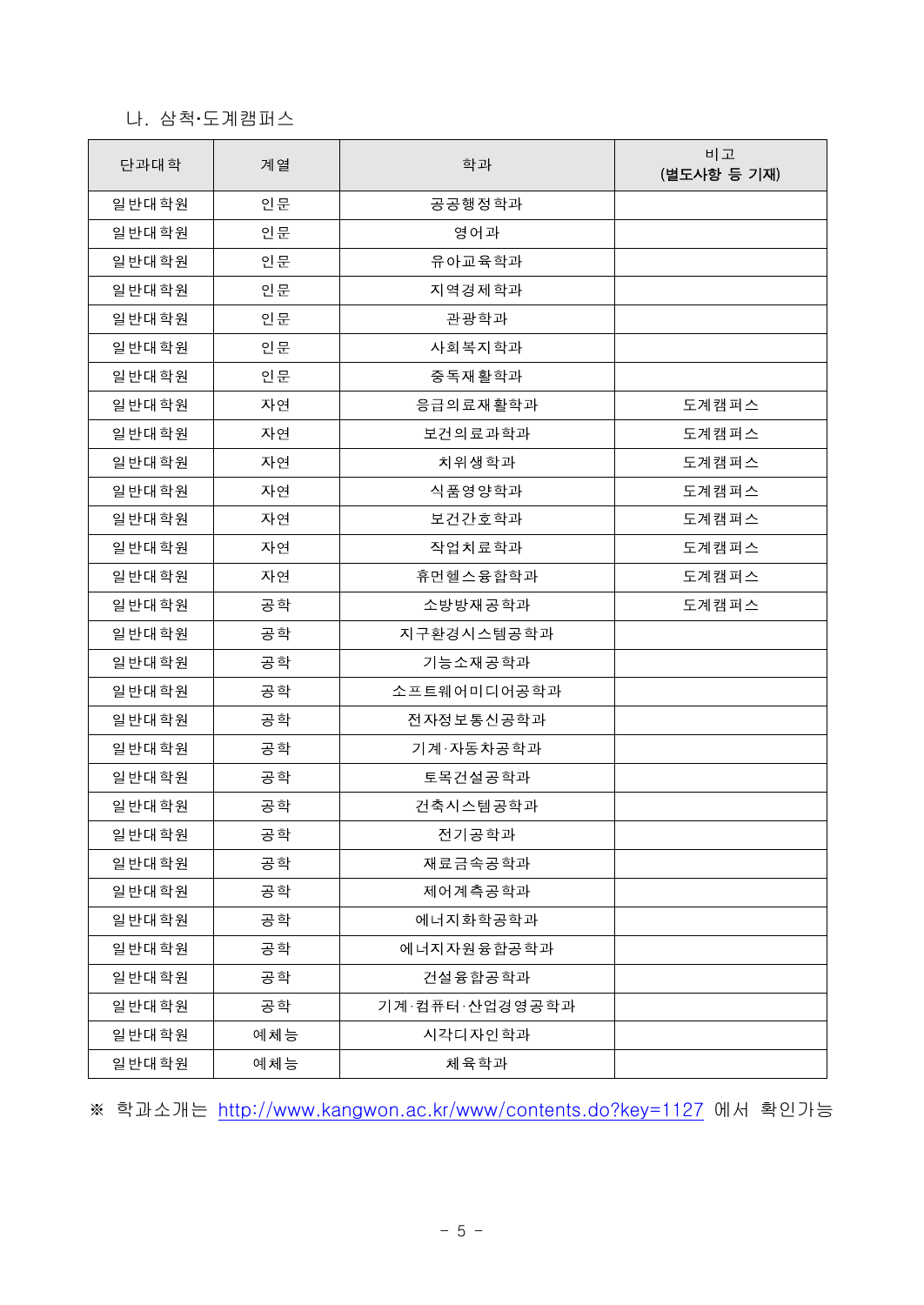- 2. 입학 전형
	- ❍ 접수 기간: 2022년 2월~4월 중 (세부일정 추후 공지)
	- ❍ 제출 서류: 국립국제교육원(NIIED) 제출 서류와 동일
	- ❍ 접수 방법: 지원학과 해당 캠퍼스로 우편 제출
- 3. 지원자 유의 사항
	- ❍ 모든 유학생은 졸업 전까지 TOPIK 3급 이상을 취득하여야 함
	- ❍ 대부분의 수업이 한국어로 이루어지므로, 학업을 이수하기에 충분한 수준의 한국어 능력 보유 권장
	- ❍ 학과 및 전공에 관한 자세한 사항은 해당 학과 홈페이지 방문 또는 전공교수 문의
	- ❍ 가급적 지원하기 전에 해당 전공 교수님께 연락하여 입학 허가를 받을 것을 권장

#### Ⅲ. 기숙사

- (춘천) 홈페이지: [http://knudorm.kangwon.ac.kr/home/foreign/sub1\\_2.jsp](http://knudorm.kangwon.ac.kr/home/foreign/sub1_2.jsp)
- (삼척) 홈페이지: <https://dormitory.kangwon.ac.kr>
- (도계) 홈페이지: <http://dorm.kangwon.ac.kr/new/main.php>

#### Ⅳ. 유학생활 지원

- ❍ 외국인 유학생 문화체험
- 학기별 3~4회 진행, 참가비 무료
- ❍ 유학생 1:1 튜터링 및 멘토링 프로그램
- 한국 학생 또는 GKS 담당 직원과 1:1로 매칭하여 학업 및 한국생활 적응에 도움을 받을 수 있는 프로그램
- ❍ 다양한 글로벌 라운지 활동
	- 무료 한국어 수업 제공, 유학생 수시 상담, 한국 학생과의 소통 및 교류

#### Ⅴ. 연락처

#### (춘천캠퍼스)

- 전화번호: 82-33-250-7194
- $F A X: 82-33-259-5522$
- 이 메 일: [intn1947@kangwon.ac.kr](mailto:enter@kangwon.ac.kr)
- 홈페이지: <http://www.kangwon.ac.kr/english>

#### (삼척‧도계캠퍼스)

- 전화번호: 82-33-570-6891
- $F A X: 82-33-570-6308$
- 이 메 일: [applyknu@kangwon.ac.kr](mailto:applyknu@kangwon.ac.kr)
- 홈페이지: <http://www.kangwon.ac.kr/english>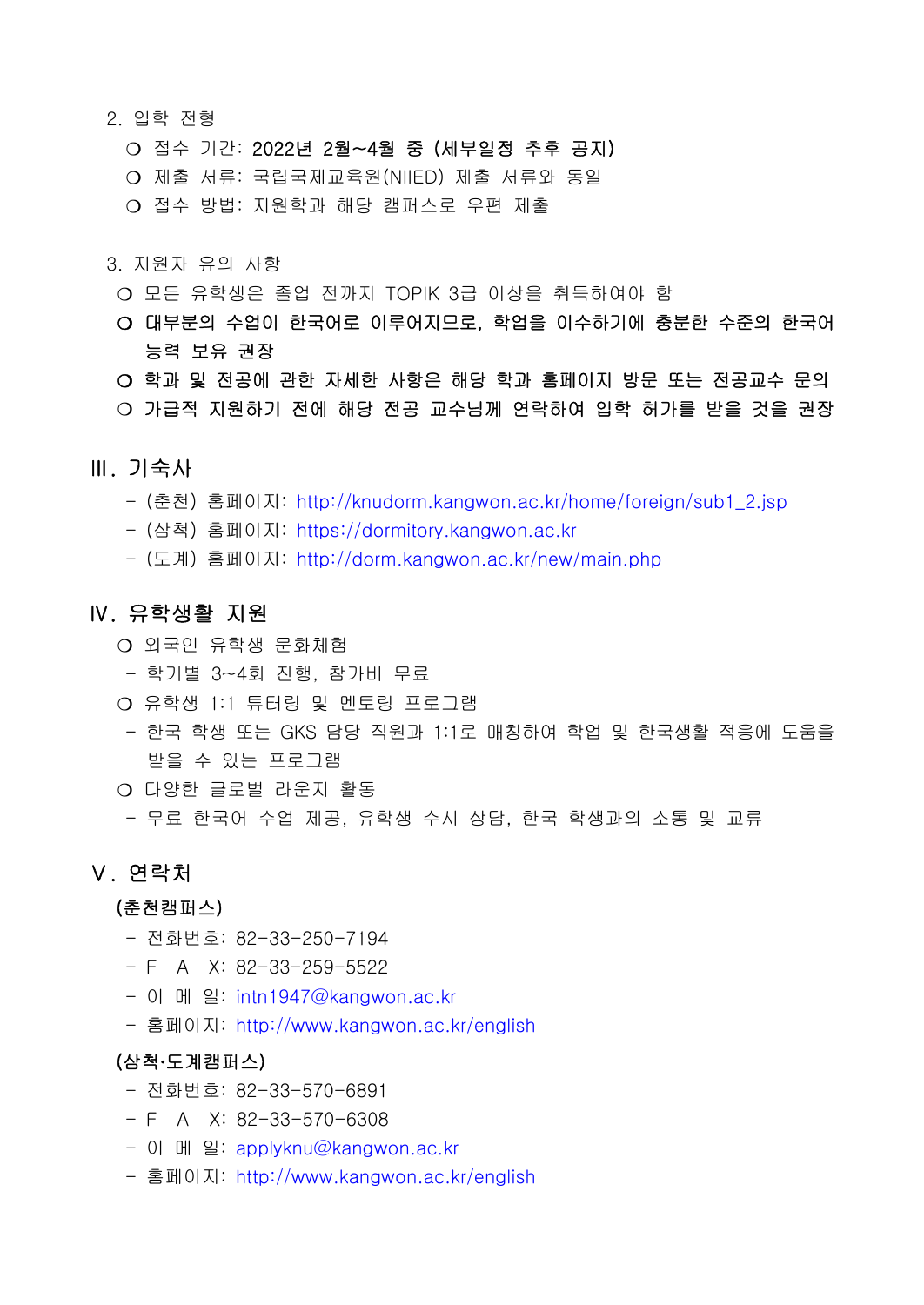# Kangwon National University

#### ■ Address:

 **KNU CHUNCHEON CAMPUS**, 1 GANGWONDAEHAKGIL, CHUNCHEON-SI, GANGWON-DO, 24341 REPUBLIC OF KOREA

**KNU SAMCHEOK CAMPUS**, 346 JUNGANG-RO, SAMCHEOK-SI, GANGWON-DO,

25913 REPUBLIC OF KOREA

 **KNU DOGYE CAMPUS**, 346 HWANGJO-GIL, DOGYE-EUP, SAMCHEOK-SI, GANGWON-DO, 25945 REPUBLIC OF KOREA

■ Website: http://www.kangwon.ac.kr/english

# Ⅰ. About KNU

#### 1. KNU History

- 1947.06.14 Established "Kangwon Provincial Chuncheon Agricultural College"
- 1978.03.01 Promoted to university status as Kangwon National University
- 2000.05.18 Kangwon National University Hospital established
- 2006.03.01 Kangwon National University merges with Samcheok University
- 2009.03.01 Opened Second Samcheok Campus(Dogye)
- 2017.03.01 Established KNU LINC+ Project Selection and Project Group

#### 2. Key Information

- One of the top 10 national universities with excellent faculties, distinguished programs and highly qualified academic staff
- Offers much lower tuitions and housing fees than other schools. (Approx. 50% lower compared to private universities)
- All international freshmen students are provided with dormitory housing when desired. (Cooking facilities available)
- Diverse Korean culture programs for international students and free of charge Korean language classes
- Located at the heart of the Kangwon Province, Chuncheon is approximately 1 hour away from the Seoul metropolitan area and it is considered to be the most desired city to live in Korea
- 298 Global partner universities in 58 countries
- Won first prizes in "University Evaluation from Industry-Perspective" for 5 consecutive years : In the Field of Food, Biomedicine, Semiconductor, etc.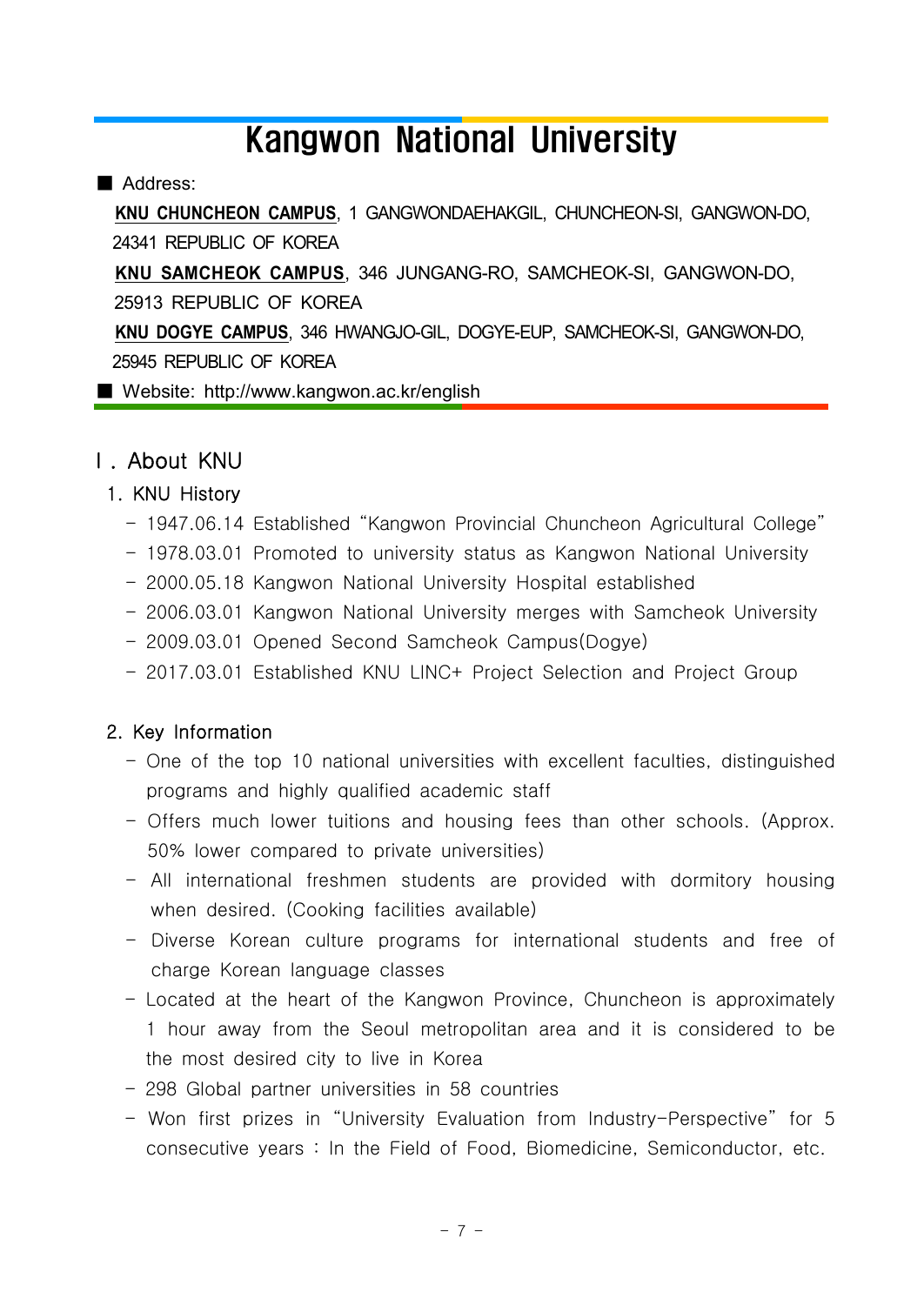- World University Rankings
	- ․ 2020 THE(Times Higher Education) Impact Rankings Rank 201-300, National Rank 5
	- ․ 2020 ARWU World Rank 701-800, 2020-21 CWUR World Rank 723
	- ․ 2021 THE World University Rankings 1,001+, National Rank 23
	- ․ 2021 U.S.News & World Report「Best Global Universities Rankings」:
	- Agricultural Sciences 143, Biotechnology and Applied Microbiology 236
	- ․ 2021 QS Asia University Rank 232, 2020 THE Asia University Rank 351-400

# Ⅱ. Academics

- 1. Academic Programs
- (1) Chuncheon Campus

| College         | <b>Division</b>   | Department                          | Remarks |
|-----------------|-------------------|-------------------------------------|---------|
| Graduate school | Social Science    | <b>Business Administration</b>      |         |
| Graduate school | Social Science    | Economics                           |         |
| Graduate school | Social Science    | Tourism Administration              |         |
| Graduate school | Social Science    | International Trade                 |         |
| Graduate school | Social Science    | Accounting                          |         |
| Graduate school | Social Science    | Agricultural and Resource Economics |         |
| Graduate school | <b>Humanities</b> | Storytelling                        |         |
| Graduate school | Social Science    | Visual Culture                      |         |
| Graduate school | Social Science    | Law                                 |         |
| Graduate school | Education         | Education                           |         |
| Graduate school | Education         | Social Education                    |         |
| Graduate school | Education         | English Education                   |         |
| Graduate school | Social Science    | Cultural Anthropology               |         |
| Graduate school | Social Science    | Sociology                           |         |
| Graduate school | Social Science    | Media & Communication               |         |
| Graduate school | Social Science    | Psychology                          |         |
| Graduate school | Social Science    | Political Science                   |         |
| Graduate school | Social Science    | Public Administration               |         |
| Graduate school | Humanities        | Korean Language and Literature      |         |
| Graduate school | Humanities        | German Language and Literature      |         |
| Graduate school | Humanities        | History                             |         |
| Graduate school | <b>Humanities</b> | English Language and Literature     |         |
| Graduate school | Humanities        | Japanese Studies                    |         |
| Graduate school | <b>Humanities</b> | Philosophy                          |         |
| Graduate school | <b>Humanities</b> | Humanities Therapy                  |         |
| Graduate school | Education         | Regional Education Cooperation      |         |
| Graduate school | Natural Science   | Agriculture and Industries          |         |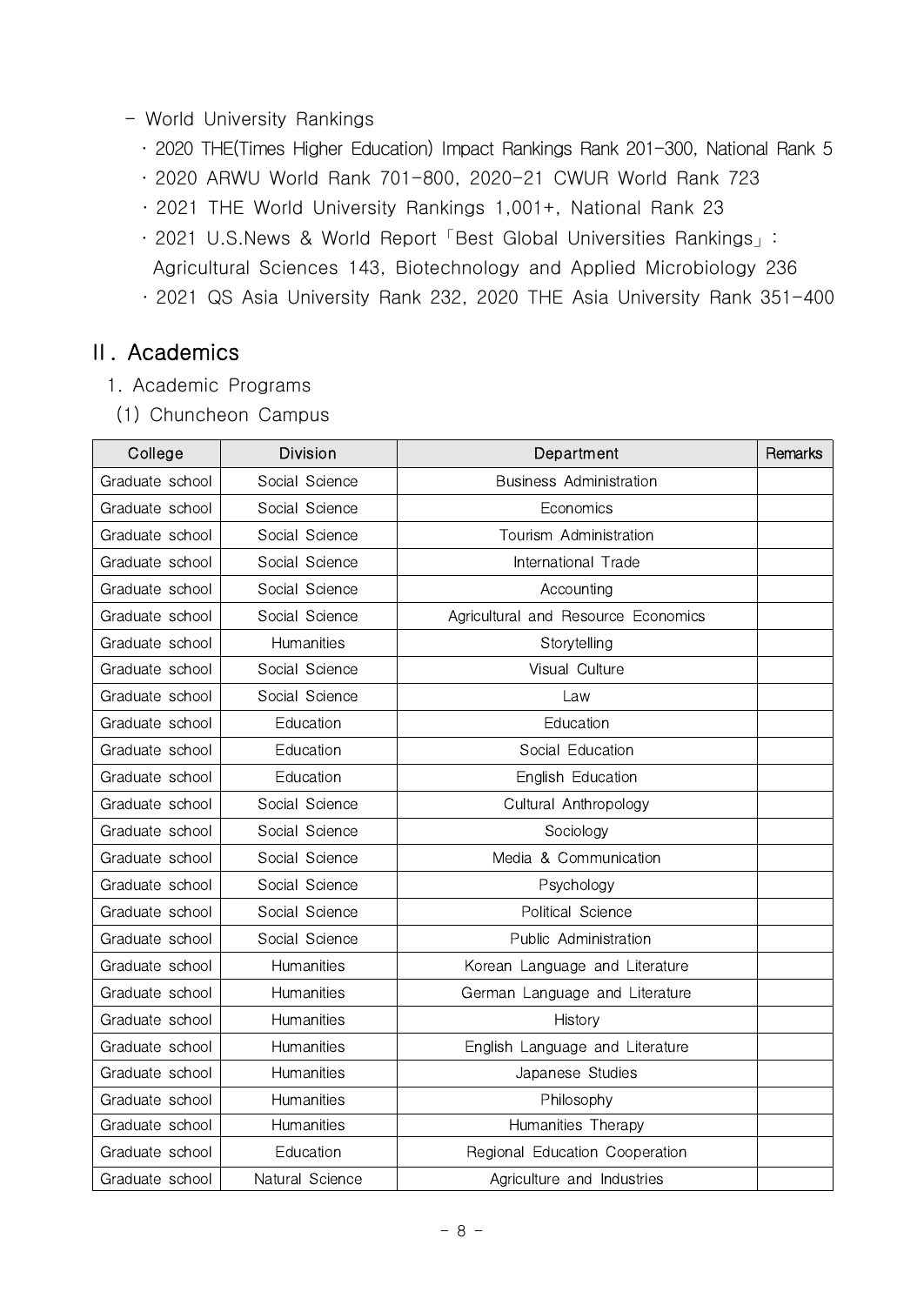| College         | <b>Division</b> | Department                                    | Remarks |
|-----------------|-----------------|-----------------------------------------------|---------|
| Graduate school | Natural Science | Biosystems Engineering                        |         |
| Graduate school | Natural Science | <b>Biological Environment</b>                 |         |
| Graduate school | Natural Science | Food Science and Biotechnology                |         |
| Graduate school | Natural Science | Applied Plant Sciences                        |         |
| Graduate school | Natural Science | Applied Biology                               |         |
| Graduate school | Natural Science | Horticulture                                  |         |
| Graduate school | Natural Science | Regional Infrastructures Engineering          |         |
| Graduate school | Natural Science | Animal Resource Science                       |         |
| Graduate school | Natural Science | Animal Industry Convergence                   |         |
| Graduate school | Natural Science | Applied Animal Science                        |         |
| Graduate school | Education       | Science Education                             |         |
| Graduate school | Engneering      | Forest Biomaterials Engineering               |         |
| Graduate school | Natural Science | Forest Resources                              |         |
| Graduate school | Natural Science | Forest Environment Protection                 |         |
| Graduate school | Natural Science | Paper Science and Engineering                 |         |
| Graduate school | Engneering      | Landscape Architecture                        |         |
| Graduate school | Natural Science | Pharmacy                                      |         |
| Graduate school | Natural Science | Molecular Bioscience                          |         |
| Graduate school | Natural Science | Medical Biomaterials Engineering              |         |
| Graduate school | Natural Science | Systems Immunology                            |         |
| Graduate school | Natural Science | Medical Biotechnology                         |         |
| Graduate school | Natural Science | Bio-health Technology                         |         |
| Graduate school | Natural Science | Integrative Molecular and Biomedical Sciences |         |
| Graduate school | Natural Science | Physics                                       |         |
| Graduate school | Natural Science | Bio-Health Technology                         |         |
| Graduate school | Natural Science | <b>Biological Sciences</b>                    |         |
| Graduate school | Natural Science | Biochemistry                                  |         |
| Graduate school | Natural Science | Mathematics                                   |         |
| Graduate school | Natural Science | Geophysics                                    |         |
| Graduate school | Natural Science | Geology                                       |         |
| Graduate school | Natural Science | <b>Statistics</b>                             |         |
| Graduate school | Natural Science | Chemistry                                     |         |
| Graduate school | Natural Science | Environmental Science                         |         |
| Graduate school | Engneering      | Computer Science                              |         |
| Graduate school | Natural Science | Bio-Health Convergence                        |         |
| Graduate school | Natural Science | Plant Materials Industry and Science          |         |
| Graduate school | Engneering      | Architecture                                  |         |
| Graduate school | Engneering      | Architectural Engineering                     |         |
| Graduate school | Engneering      | Mechanical and Biomedical Engineering         |         |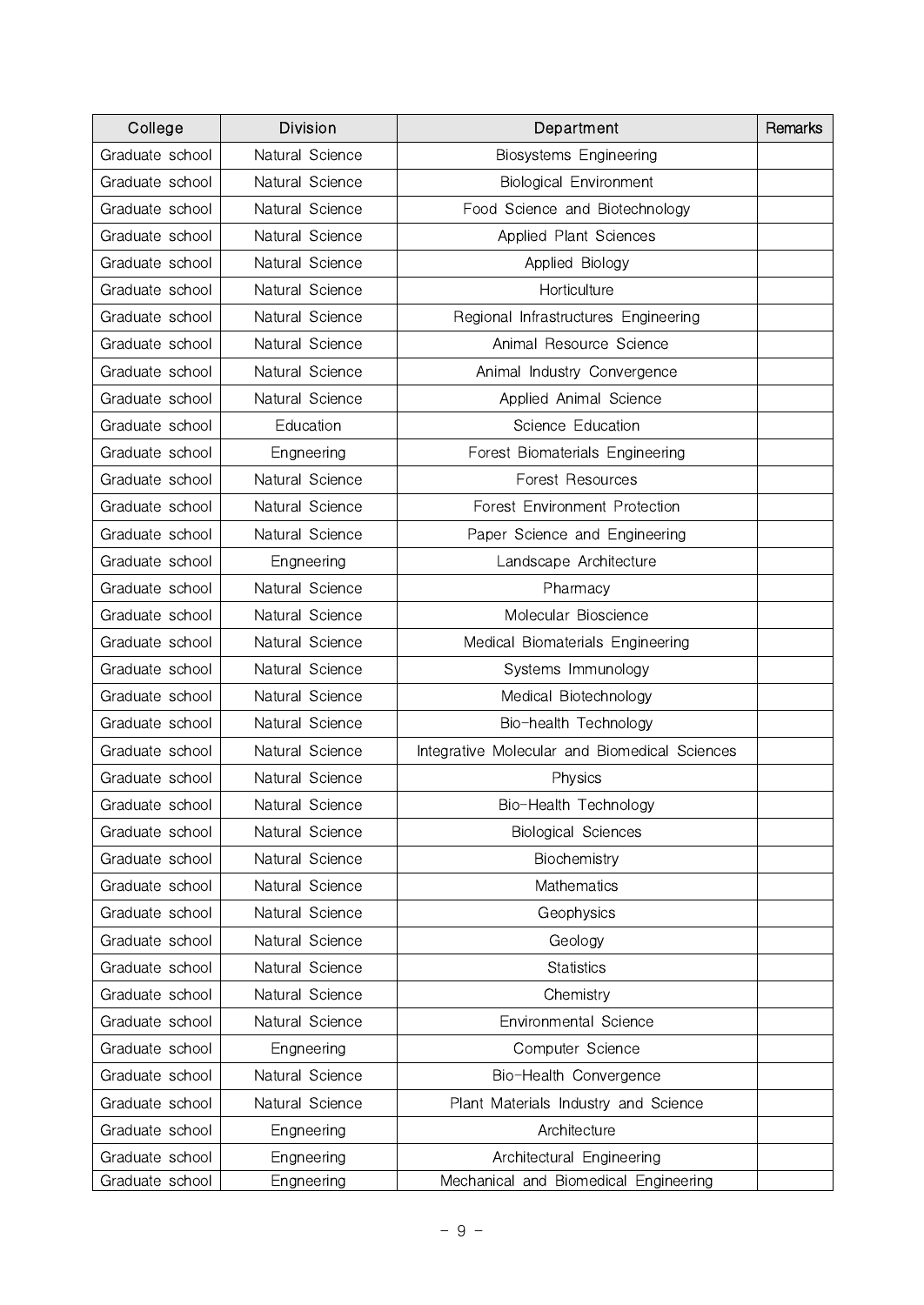| College         | <b>Division</b>        | Department                                                                            | Remarks |
|-----------------|------------------------|---------------------------------------------------------------------------------------|---------|
| Graduate school | Engneering             | Mechatronics Engineering                                                              |         |
| Graduate school | Engneering             | Industrial Engineering                                                                |         |
| Graduate school | Engneering             | Biotechnology and Bioengineering                                                      |         |
| Graduate school | Engneering             | Advanced Materials Science and Engineering                                            |         |
| Graduate school | Engneering             | Energy and Resources Engineering                                                      |         |
| Graduate school | Engneering             | Chemical Engineering                                                                  |         |
| Graduate school | Engneering             | Civil Engineering                                                                     |         |
| Graduate school | Engneering             | Environmental Engineering                                                             |         |
| Graduate school | Engneering             | Electrical and Electronics Engineering                                                |         |
| Graduate school | Engneering             | <b>Electronics Engineering</b>                                                        |         |
| Graduate school | Engneering             | Computer and Communications Engineering                                               |         |
| Graduate school | Engneering             | Integrated Energy and Infra system                                                    |         |
| Graduate school | Entertainment & Sports | Desian                                                                                |         |
| Graduate school | Entertainment & Sports | Sport Science                                                                         |         |
| Graduate school | Entertainment & Sports | Music                                                                                 |         |
| Graduate school | Medicine               | Veterinary Medicine                                                                   |         |
| Graduate school | Medicine               | Medicine                                                                              |         |
| Graduate school | Social Science         | Interdisciplinary Program in Geoinformatics                                           |         |
| Graduate school | Social Science         | Interdisciplinary Program in Smart Regional Innovation                                |         |
| Graduate school | Humanities             | Education and Humanities Cooperation                                                  |         |
| Graduate school | Social Science         | Interdisciplinary Graduate Program in<br>Environmental Management and Policy          |         |
| Graduate school | Natural Science        | <b>BIT Medical Convergence</b>                                                        |         |
| Graduate school | Natural Science        | Interdisciplinary Graduate Program in Smart Agriculture                               |         |
| Graduate school | Natural Science        | Interdisciplinary Graduate Program in<br>Environmental and Biomedical Convergence     |         |
| Graduate school | Medicine               | Interdisciplinary Graduate Program in Medical<br>Bigdata Convergence                  |         |
| Graduate school | Engneering             | Smart Health Science and Technology                                                   |         |
| Graduate school | Engneering             | Interdisciplinary Program in Advanced Functional<br>Materials and Devices Development |         |

# ※ You can find more information about the departments on the website: <http://www.kangwon.ac.kr/english/contents.do?key=1358>

# (2) Samcheok Campus

| College         | <b>Division</b>   | Department                | Remarks |
|-----------------|-------------------|---------------------------|---------|
| Graduate school | <b>Humanities</b> | Public Administration     |         |
| Graduate school | <b>Humanities</b> | English                   |         |
| Graduate school | <b>Humanities</b> | Early Childhood Education |         |
| Graduate school | <b>Humanities</b> | Regional Economics        |         |
| Graduate school | <b>Humanities</b> | Tourism Management        |         |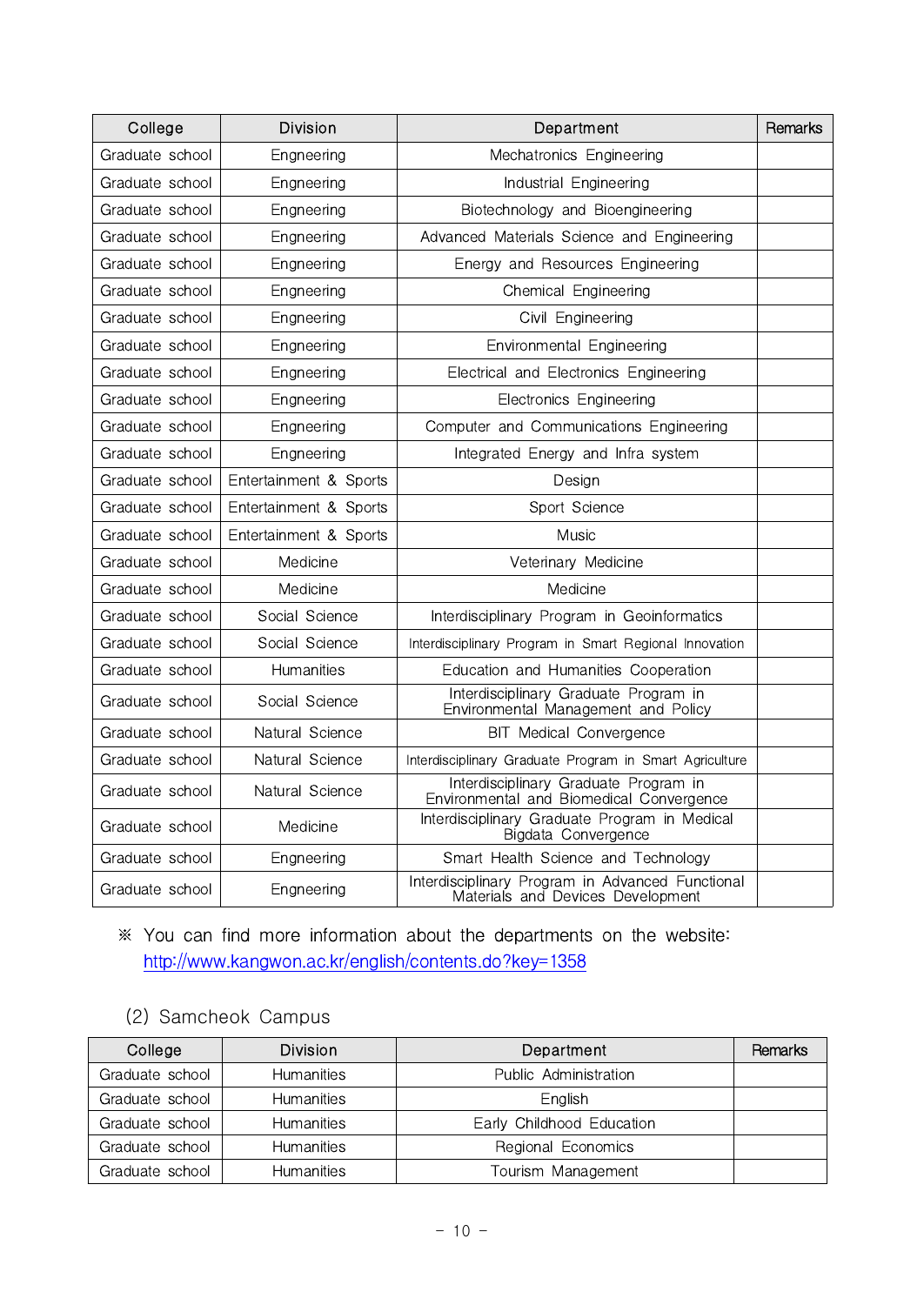| College         | <b>Division</b>        | Department                                                 | Remarks |
|-----------------|------------------------|------------------------------------------------------------|---------|
| Graduate school | <b>Humanities</b>      | Social Welfare                                             |         |
| Graduate school | <b>Humanities</b>      | Addiction Rehabilitation                                   |         |
| Graduate school | Natural Science        | Emergency Medical Rehabilitation                           | Dogye   |
| Graduate school | Natural Science        | Medical Health Science                                     | Dogye   |
| Graduate school | Natural Science        | Dental Hygiene                                             | Dogye   |
| Graduate school | Natural Science        | Food & Nutrition                                           | Dogye   |
| Graduate school | Natural Science        | Nursing Science                                            | Dogye   |
| Graduate school | Natural Science        | Occupational Therapy                                       | Dogye   |
| Graduate school | Natural Science        | Human Health Convergence                                   | Dogye   |
| Graduate school | Engneering             | Fire and Disaster Prevention Engineering                   | Dogye   |
| Graduate school | Engneering             | Earth and Environmental Engineering                        |         |
| Graduate school | Engneering             | Materials Science and Engineering                          |         |
| Graduate school | Engneering             | Software and Media Engineering                             |         |
| Graduate school | Engneering             | Electronics, Information & Communication<br>Engineering    |         |
| Graduate school | Engneering             | Mechanical Vehicle Engineering                             |         |
| Graduate school | Engneering             | Civil & Construction Engineering                           |         |
| Graduate school | Engneering             | Building System Engineering                                |         |
| Graduate school | Engneering             | <b>Electrical Engineering</b>                              |         |
| Graduate school | Engneering             | Materials & Metallurgical Engineering                      |         |
| Graduate school | Engneering             | Control & Instrumentation Engineering                      |         |
| Graduate school | Engneering             | Energy & Chemical Engineering                              |         |
| Graduate school | Engneering             | Energy and Mineral Resources Engineering                   |         |
| Graduate school | Engneering             | Architecture and Civil Convergence Engineering             |         |
| Graduate school | Engneering             | Mechanical Computer Industrial &<br>Management Engineering |         |
| Graduate school | Entertainment & Sports | Visual & Multimedia Design                                 |         |
| Graduate school | Entertainment & Sports | Physical Education                                         |         |

 ※ You can find more information about the departments on our website: <http://www.kangwon.ac.kr/english/contents.do?key=1366>

## 2. Application

- $-$  Application period: February  $\sim$  April 2022 (Detailed Schedule: TBA)
- Documents to be submitted: Identical to the requirements of National Institute of International Education (NIIED)
- Documents Submission: Send all required documents to the applied campus via post mail

#### 3. Important Notes

- All the students should obtain TOPIK level 3 or more before graduation
- Since most of the classes are in Korean, it is preferable to have a sufficient mastering of Korean to participate in the class.